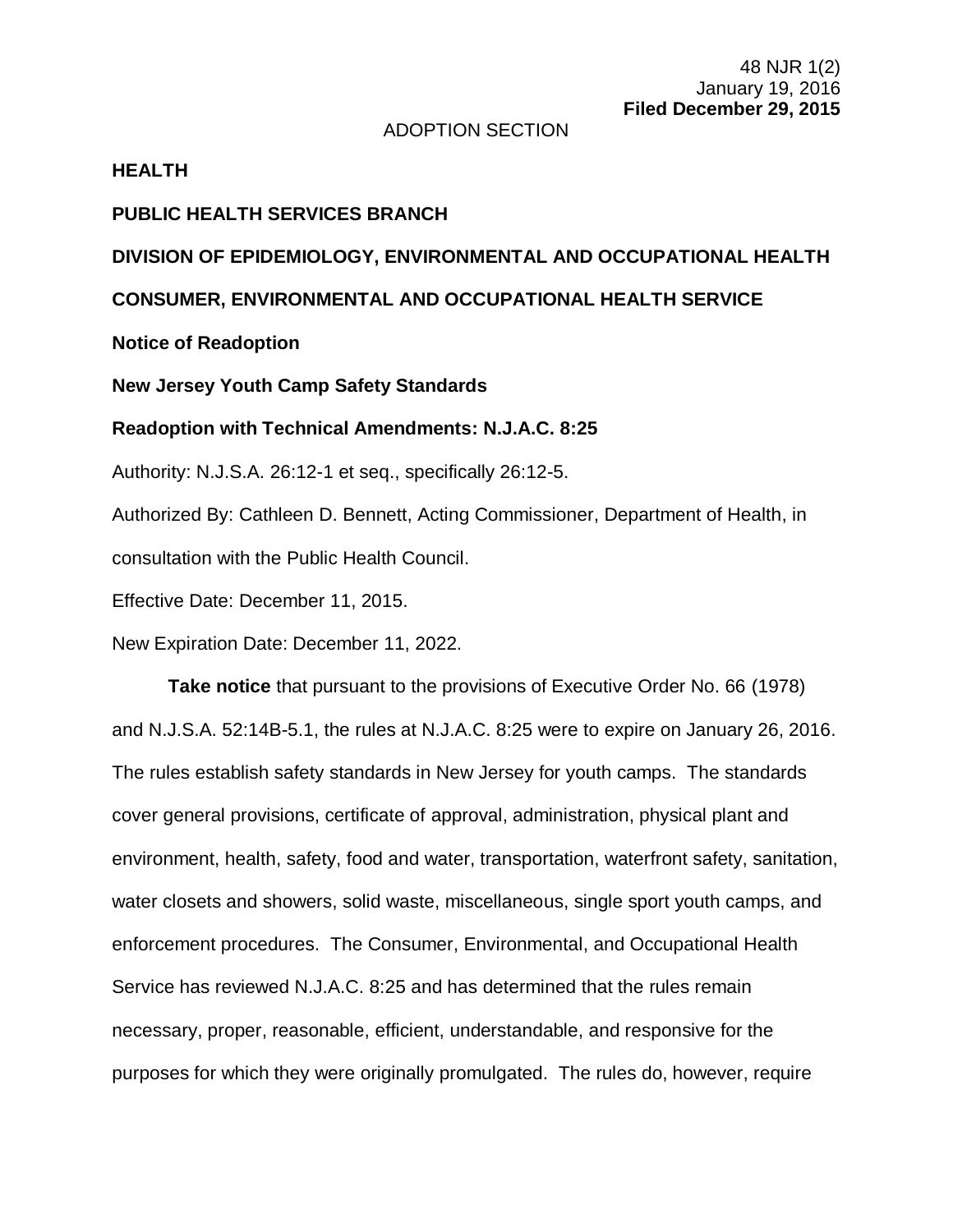technical amendments to correct spelling, grammar, or punctuation; correct codification; update contact information; or correct cross-references that have changed since the rule was last promulgated.

The Department hereby amends N.J.A.C. 8:25-1.3(a)1 to update the name, as amended and supplemented, of the United States Pharmacopoeia and National Formulary text from the "Twenty-third Revision of the United States Pharmacopoeia (USP XXIII) and the 18th Revision of the National Formulary (NF XVIII)" to its current name, which is the "38th Revision of the United States Pharmacopeia (USP XXXVIII) and the 33rd Revision of the National Formulary (NF XXXIII)." The Department amends N.J.A.C. 8:25-1.3(a)2 to update the year, month, volume, number, and website of the incorporated document entitled, "Compendium of Measures to Prevent Disease Associated with Animals in Public Settings." The Department amends N.J.A.C. 8:25- 1.3(a)2 to reflect that the "Compendium of Measures to Prevent Disease Associated with Animals in Public Settings" is also published by the National Association of State Public Health Veterinarians (NASPHV), and available at

http://nasphv.org/Documents/AnimalContactCompendium2013.pdf, because this authority is a joint publication of the Centers for Disease Control and Prevention (CDC) and the NASPHV. The Department intends youth camps to use the most current version of this publication, which may be found on either the CDC or the NASPHV websites, depending upon which organization publishes the document in any given year. The Department amends N.J.A.C. 8:25-1.3(b) to add the word "the" before "following documents," which corrects the grammar in this subsection. The Department also amends N.J.A.C. 8:25-1.3(b)1i to update the website address for where the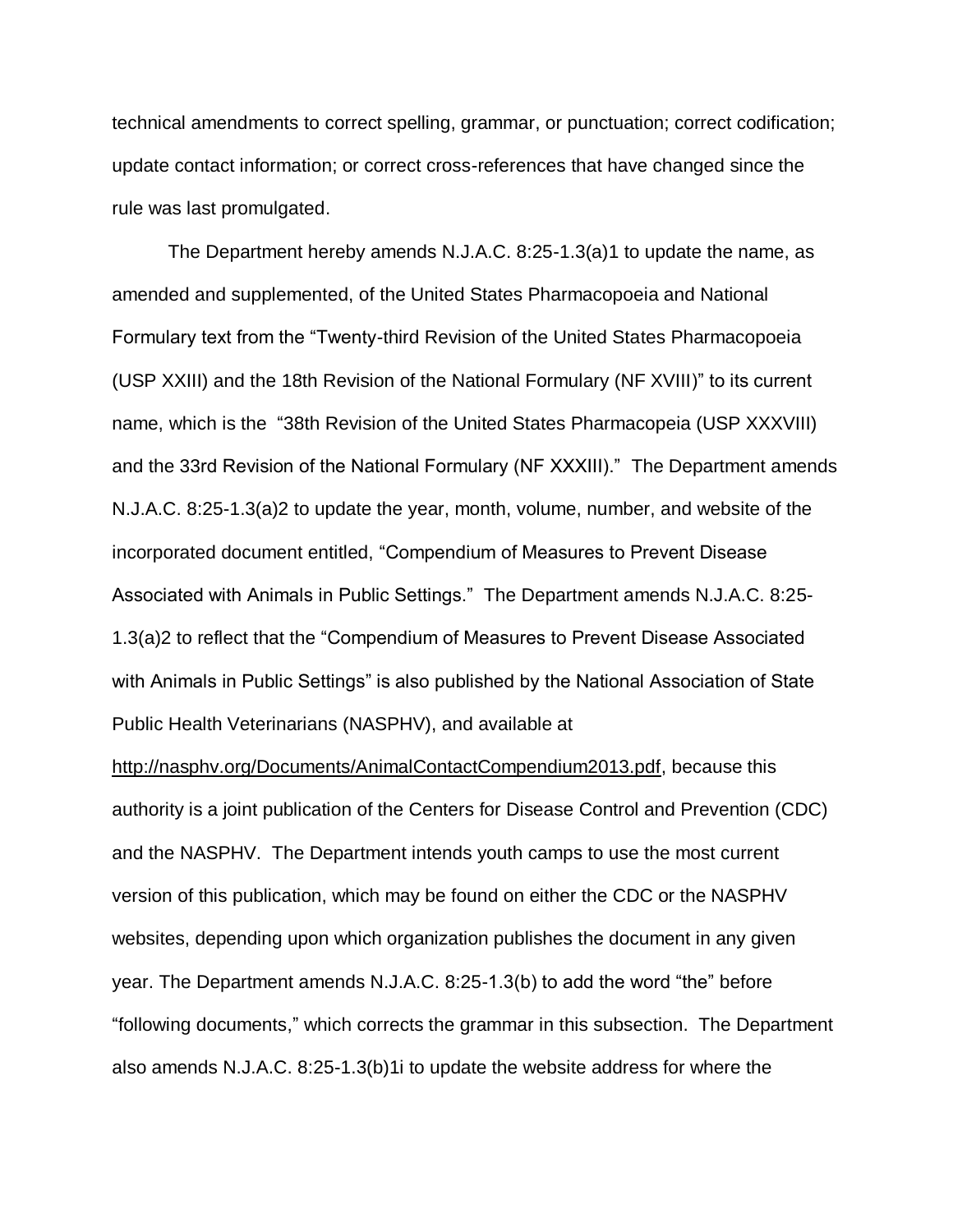Department posts recognized certifications for cardio-pulmonary resuscitation (CPR), first aid, lifeguard, and trained pool operator. The Department amends N.J.A.C. 8:25- 1.3(d) to update the website addresses for the Department's forms and instructions listed in N.J.A.C. 8:25-1.3(c).

The Department amends N.J.A.C. 8:25-1.4 to remove the phrase, "and Senior Services" from the definitions of "Commissioner" and "Department." This technical amendment reflects the name change of the Department.

The Department amends N.J.A.C. 8:25-1.5(b) to update the name of the office to which a youth camp operator would send a request for a waiver.

The Department amends N.J.A.C. 8:25-5.2(a)4 to update the address for the Board of Certification for athletic trainers.

The Department amends N.J.A.C. 8:25-5.3(c)3i to update the "Twenty-third Revision of the United States Pharmacopoeia (USP XXIII), and the 18th Revision of the National Formulary (NF XVIII)" to its current name, which is the "38th Revision of the United States Pharmacopeia (USP XXXVIII) and the 33rd Revision of the National Formulary (NF XXXIII)."

The Department amends N.J.A.C. 8:25-6.1(a)1 to update the website address for the New Jersey State Police, Office of Emergency Management.

The Department amends N.J.A.C. 8:25-13.4 to update the year of the "Compendium of Measures to Prevent Disease Associated with Animals in Public Settings" from 2007 to 2013.

Therefore, pursuant to N.J.S.A. 52:14B-5.1.c(1) and N.J.A.C. 1:30-6.4(h), N.J.A.C. 8:25 is readopted and shall continue in effect for a seven-year period.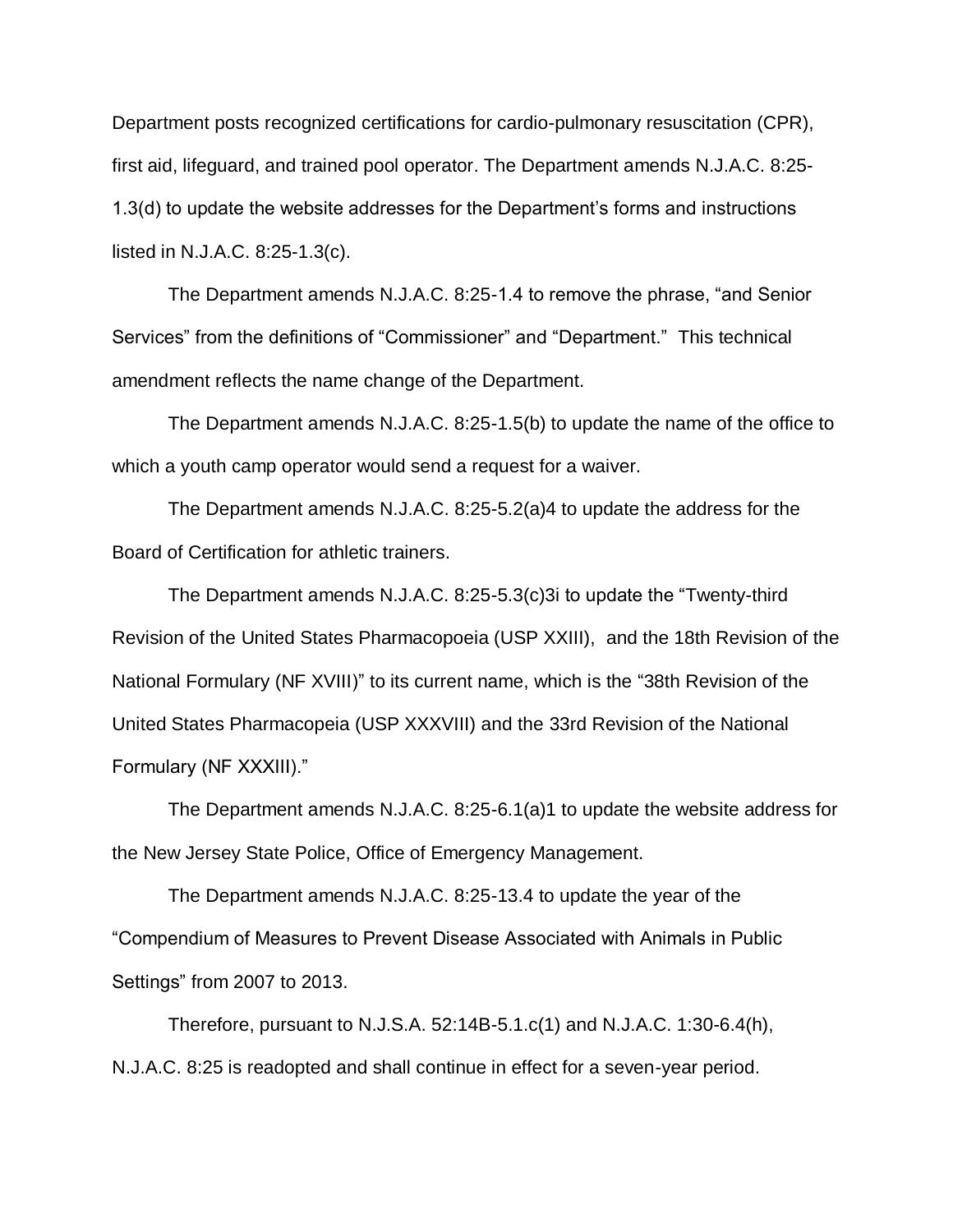**Full text** of the technical changes follows (additions indicated in boldface **thus**; deletions indicated in brackets [thus]):

8:25-1.3 Incorporated documents

(a) The Department incorporates by reference, as amended and supplemented, in this chapter the following:

1. The [Twenty-third] **38th** Revision of the United States Pharmacopeia (USP [XXIII] **XXXVIII**), and the [18th] **33rd** Revision of the National Formulary (NF [XVIII] **XXXIII**), available through a written request to the U.S. Pharmacopeial Convention, 12601 Twinbrook Parkway, Rockville, MD 20852 (Telephone: 800- 227-8772); and

2. Compendium of Measures to Prevent Disease Associated with Animals in Public Settings, [2007] **2011**, published by the Centers for Disease Control in the Morbidity and Mortality Weekly Report, [July] **May** 6, [2007] **2011**, Volume [56] **60**, Number RR-[5]**4** and available at the following webpage

[http://www.cdc.gov/mmwr/preview/mmwrhtml/rr5605a1.htm]

**http://stacks.cdc.gov/view/cdc/5995, or the "Compendium of Measures to Prevent Disease Associated with Animals in Public Settings, 2013," published by the National Association of State Public Health Veterinarians, and available at**

## **http://nasphv.org/Documents/AnimalContactCompendium2013.pdf**.

(b) The Department incorporates by reference **the** following documents in this chapter: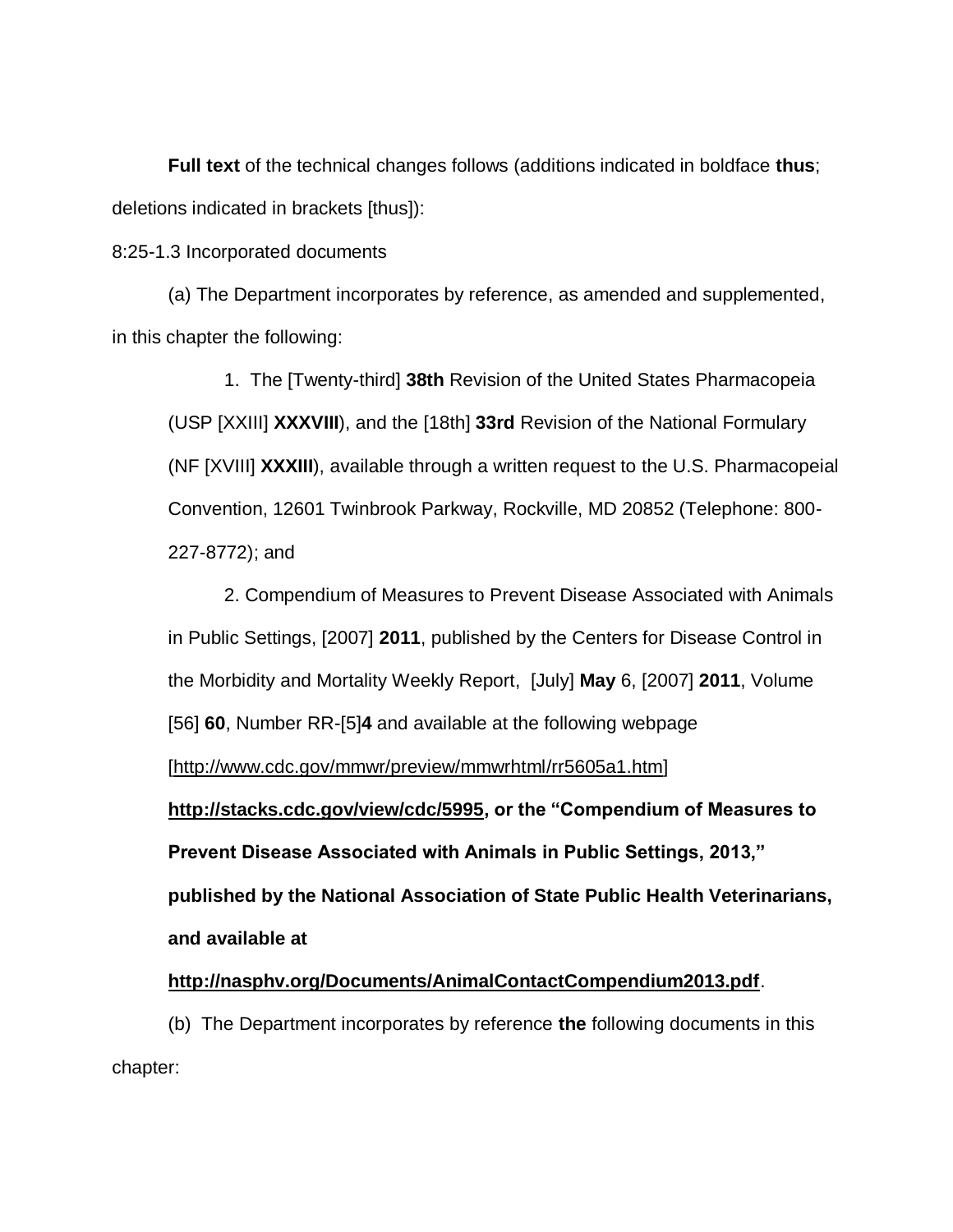1. Recognized Certifications (CPR-First Aid-Lifeguarding-Trained Pool Operator), available at chapter Appendix D, which is developed by the Department and lists certification agencies that grant certifications acceptable in order to comply with this chapter; and

i. This document is also available at the following Department webpage [http://www.state.nj.us/health/eoh/phss/]

# **http://www.state.nj.us/health/phss/**.

2. (No change.)

(c) (No change.)

(d) The Department's forms and instructions listed in (c) above are also available electronically at the Department's ["Forms"] webpage, [http://web.doh.state.nj.us/forms]

# **http://web.doh.state.nj.us/apps2/forms/subforms.aspx?pro=eoh/phss** and at the

Public Health Sanitation and Safety Program webpage at

[http://www.state.nj.us/health/eoh/phss/forms.htm]

# **http://www.nj.gov/health/phss/index.shtml**.

8:25-1.4 Definitions

The following words and terms, when used in this chapter, shall have the following meanings unless the context clearly indicates otherwise:

…

"Commissioner" means the Commissioner of the Department of Health [and Senior Services] or his or her designee.

…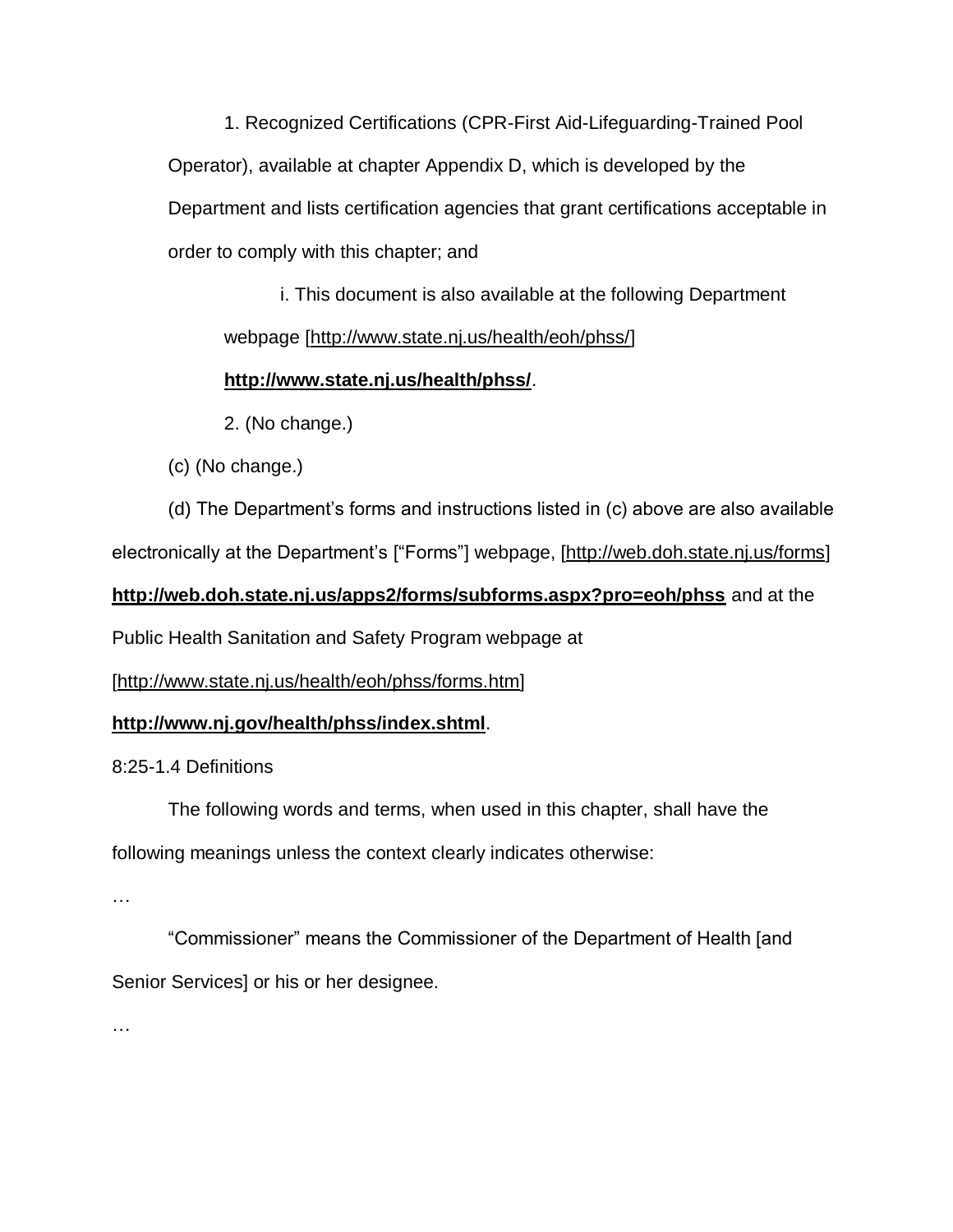"Department" means the New Jersey Department of Health [and Senior Services].

…

8:25-1.5 Waiver

(a) (No change.)

(b) The youth camp operator seeking a waiver of the standards in this chapter shall apply in writing to:

Public Health Sanitation and Safety Program

Consumer**,** [and] Environmental **and Occupational** Health

Service[s]

NJ Department of Health [and Senior Services]

PO Box 369

Trenton, New Jersey 08625-0369

 $(c) - (f)$  (No change.)

8:25-5.2 Health director

(a) At all resident youth camps, the camp director shall ensure that a health director is on duty at all times who is an adult and either:

1. – 3. (No change.)

4. An athletic trainer that has a valid certification from the Board of

Certification, Inc. (BOC).

i. Information on the BOC is available through a written request to Board of Certification, Inc., [4223 South 143rd Circle] **1415 Harvey Street, Suite 200**, Omaha, Nebraska [68137-4505] **68102** or through the following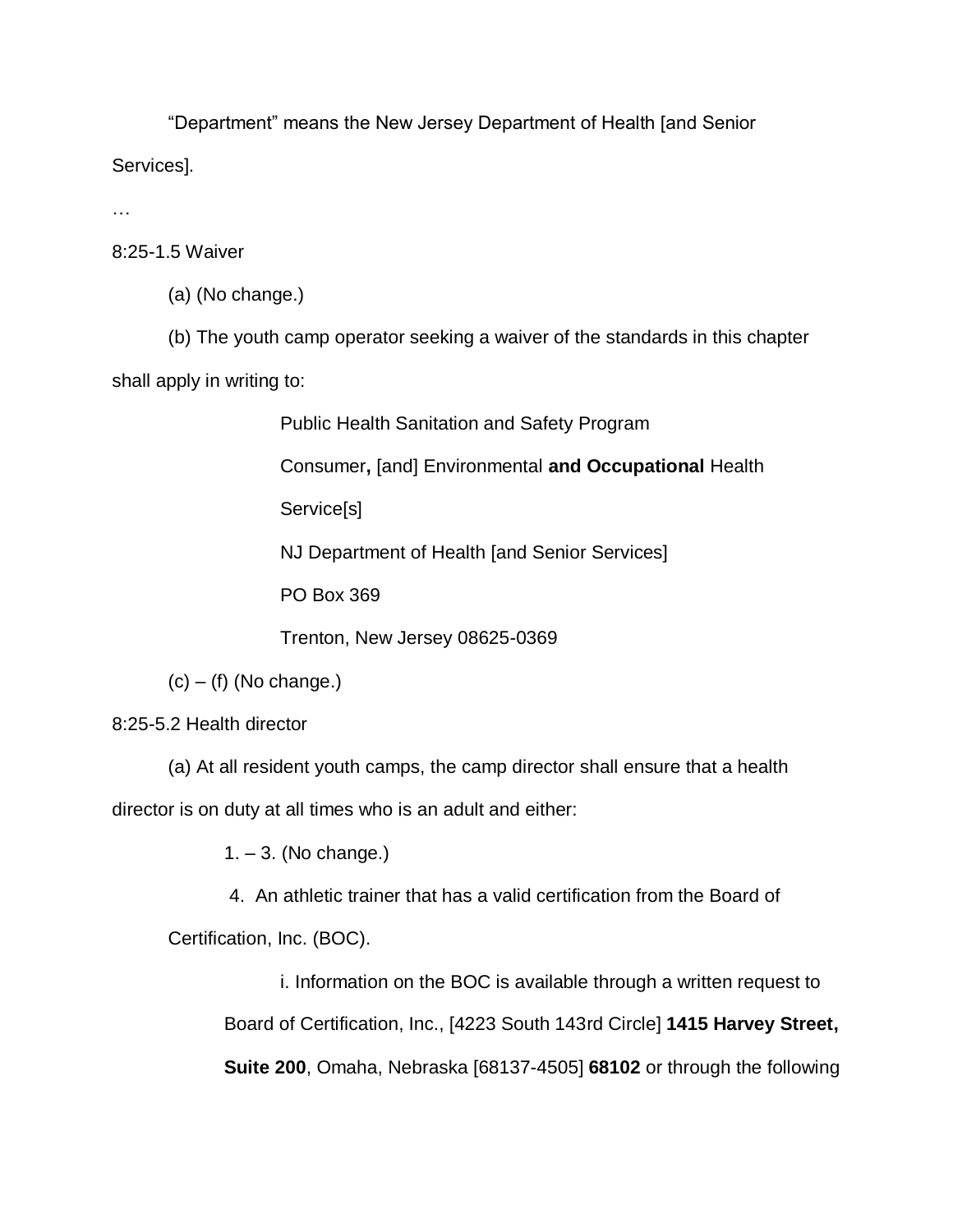toll free telephone number (877) 262-3926, or online at

### http://www.bocatc.org/.

 $(b) - (d)$  (No change.)

8:25-5.3 Medication administration and storage

 $(a) - (b)$  (No change.)

(c) The health director shall ensure that all medications:

1. – 2. (No change.)

3. That require refrigeration are kept in a separate, locked box in the refrigerator, in a locked refrigerator, or in a refrigerator in a locked medication room.

i. The refrigerator shall have a thermometer to indicate temperature in conformance with United States Pharmacopoeia requirements set forth in the [Twenty-third] **38th** Revision of the United States Pharmacopoeia (USP [XXIII] **XXXVIII**), and the [18th] **33rd** Revision of the National Formulary (NF [XVIII] **XXXIII**);

4.-5. (No change).

(d)-(h) (No change.)

## SUBCHAPTER 6. SAFETY

### 8:25-6.1 General provisions

(a) Each camp director shall ensure that the youth camp establishes written emergency procedures that address, at a minimum, evacuation of the camp, fires, natural disasters, serious accidents, illness or injury, and lost camper(s).